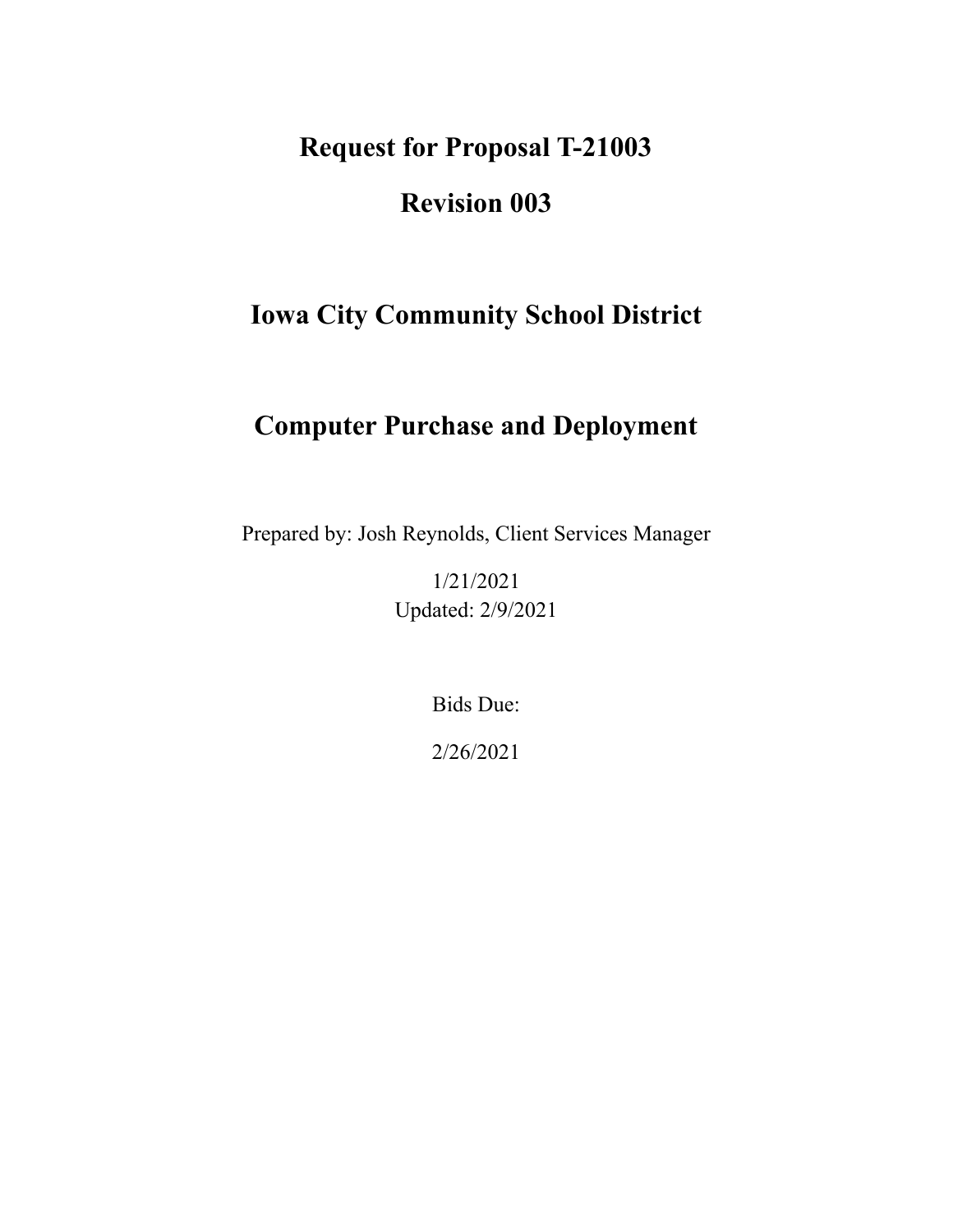## **1.1 Purpose and Scope**

 The Iowa City Community School District seeks computers for its general student-use, staff-use, and 1:1 implementations, along with deployment support and other associated services. Specifically, the district requests proposals for purchase of approximately 1,940 Windows-based laptops**,** 16,675 student Chromebooks, 150 staff Chromebooks, 400 Windows-based desktops, and 260 Windows-based desktops with dedicated graphics, with the additional option to purchase 1,150 monitors and 100 USB-C docks**.** Bids must include a lease option as well as a purchase option. General information about the District can be found on the District's website at <https://www.iowacityschools.org>.

 A copy of this Request for Proposal (RFP) may be obtained from the District's Technology & Innovation Website at <https://www.iowacityschools.org/Page/14398>.

Amendments to the RFP will be communicated via <https://www.iowacityschools.org/Page/14398> to proposers. For the purpose of this document the terms proposer, vendor, and contractor are those entities representing the submission of a response to this RFP.

## **1.2 Evaluation Process**

 The evaluators will consider how well the vendo's proposed solution meets the needs of the District as described in the vendor's response to each requirement and form. It is important that the responses be clear, concise, and complete so that the evaluators can adequately understand all aspects of the proposal in a succinct fashion. The evaluation process is not designed to simply award the contract to the lowest-cost bidder. Rather, it is intended to help the District select the right proposal that responds to the District's technical requirements, timeframes, and offers a combination of vendor experience, services, and cost-effectiveness. The District reserves the right to require that a subset of finalists make a presentation to the evaluation team for consideration.

 This RFP provides general and technical information as well as the required format for responses. Your submitted responses will be the primary source of information used for the system evaluation and selection. Please include all required and appropriate information with your proposal. No other source of information submitted, written or verbal will be considered part of your proposal.

 At the completion of the RFP process, the Iowa City Community School District will determine the viability of moving forward and complete negotiations with the chosen vendor to provide equipment and services, representing, but not limited to, solutions that best meet the needs of the District's criteria in design, cost, and vendor requirements and references.

#### **1.2.1 Evaluation Phase 1: Basic Requirements**

 The first evaluation phase will be to determine whether proposals comply with the basic requirements of the RFP. This is a binary determination, with proposals either compliant or not. Bidders will not have the chance to amend a proposal following this determination, and questions regarding RFP requirements should be raised prior to the question due date and proposal submission. Proposals that meet basic RFP requirements will advance to phase 2 of the evaluation.

#### **1.2.2 Evaluation Phase 2: Scoring**

 Scoring of proposals will be based upon the rubric below. The **total cost** category reflects the total cost in the submitted proposal, not including optional components. For example, a proposal that includes an optional laptop dock line item will be evaluated based upon the cost not including laptop docks, even if the District opts to purchase the optional laptop dock line item. The **four-year cost** category reflects any costs the District expects to incur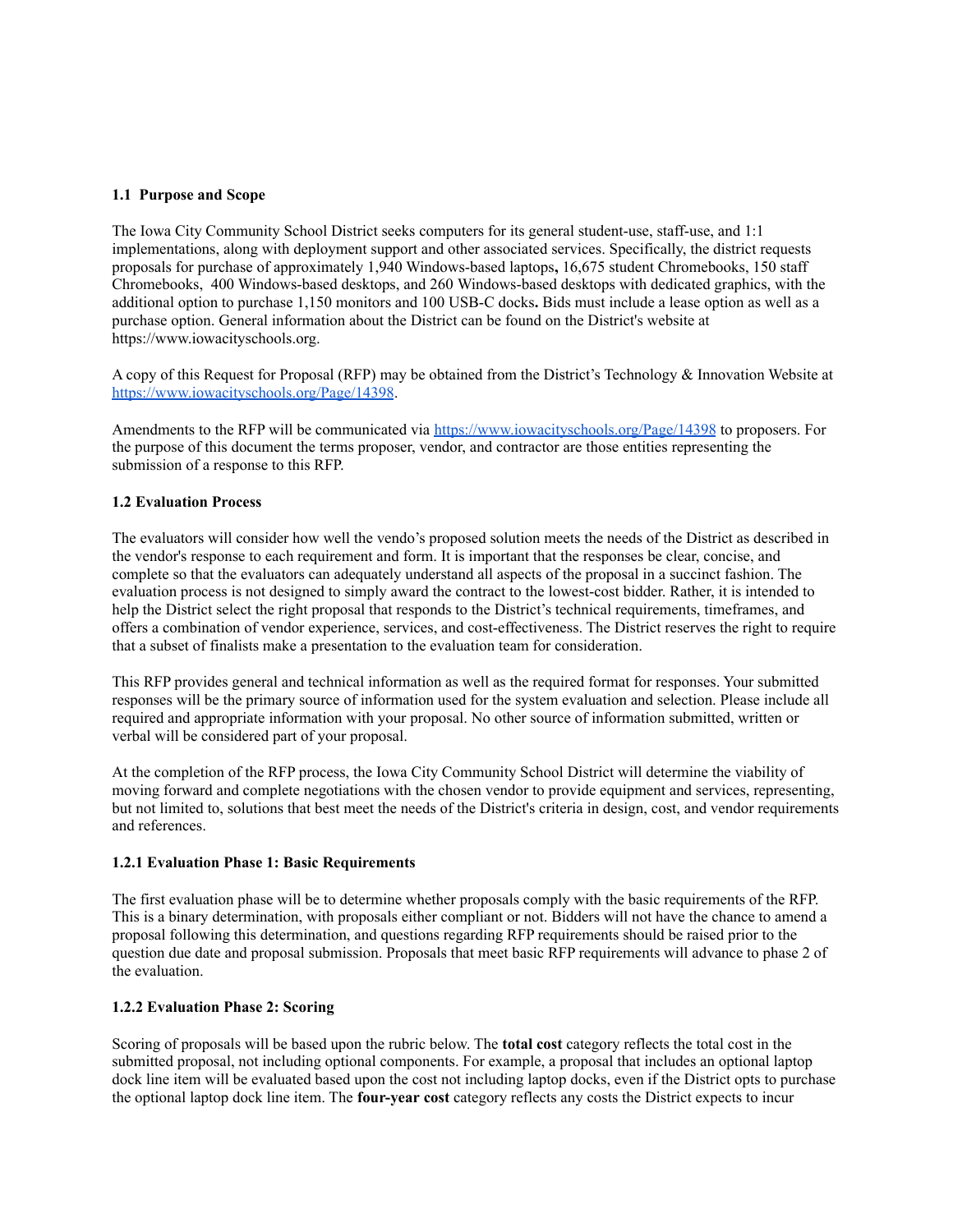beyond those included in the proposal itself, including (but not limited to) training, licensing, support, and replacement parts. Please include in each proposal information that is relevant to the mitigation of these ongoing  costs. The **suitability to district needs** category reflects the District evaluation team's assessment of the value of the proposal, including (but not limited to) equipment quality, associated services, project timelines, vendor experience, vendor references, compatibility, warranty support, serviceability, and other factors.

| Category                      | <b>Points</b> |
|-------------------------------|---------------|
| <b>Total Cost</b>             |               |
| Four-year cost                | 10            |
| Suitability to District needs | 45            |
| <b>TOTAL</b>                  | 100           |

# **1.2.3 Local Preference Points**

 In addition to the Phase 2 scoring rubric points allocation outlined above, vendors who believe they are eligible for local preference evaluation points must submit documentation showing clearly that their principal place of business is located within the applicable boundaries (see below). Proposals may receive **up to 10 additional points** due to local preference. The District reserves the right to request additional documentation establishing the principal place of business, such as tax forms and/or company formation documents.

| Location                                                   | <b>Additional Points</b><br>(cumulative) |
|------------------------------------------------------------|------------------------------------------|
| Within District boundaries                                 |                                          |
| Within community boundaries (Coralville, Hills, Iowa City, |                                          |
| North Liberty, University Heights) or unincorporated areas |                                          |
| contiguous to these communities                            |                                          |
| Within Johnson County, Iowa                                |                                          |
| Within the State of Iowa                                   |                                          |

# **1.2.4 Lease Option Evaluation**

 Each bid will be evaluated based upon the scoring rubric above with and without an included lease option. In evaluating lease options, total lease costs - including finance costs, deposits, fees, and required maintenance contracts - will be included in the proposal evaluation. For the purposes of selecting a winning bid, the District will make a determination as to the proposal that offers the best value to the District, including or not including an optional lease agreement.

# **1.3 Schedule**

 Hard copy responses and related material must be delivered by 2/26/21, as specified in the RFP. Late responses will be rejected at the sole discretion of the Iowa City Community School District. All times are Central Time according to the National Institute of Standards and Technology.

An approximate schedule for selection is as follows:

| Event                           | <b>Deadline</b> |
|---------------------------------|-----------------|
| RFP published                   | 1/14/2021       |
| Date for Demo Unit Availability | 1/28/2021       |
| Site visits (if requested)      | 1/28/2021       |
| RFP questions due               | 2/16/2021       |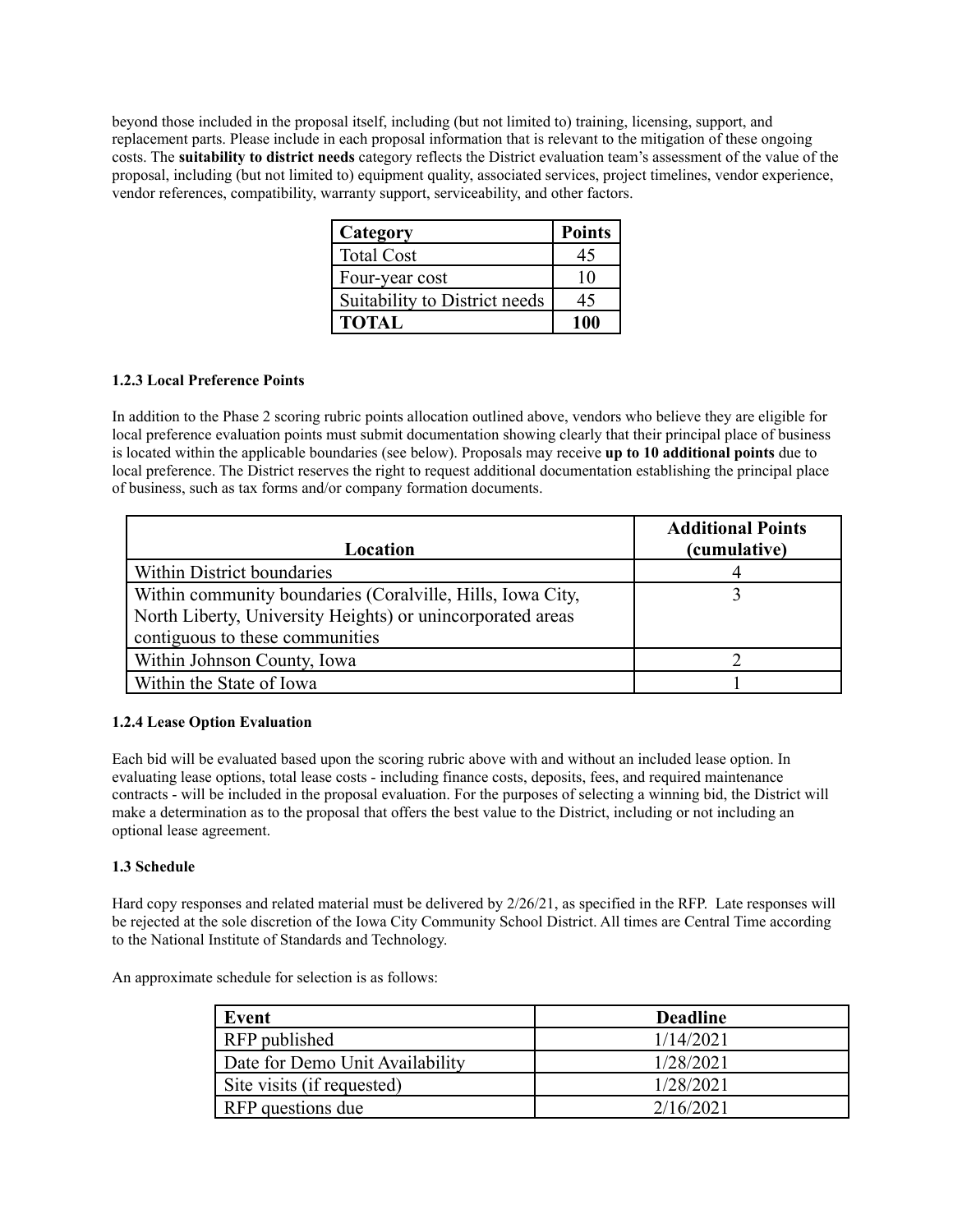|                                | $11:59 \text{ AM}$ |
|--------------------------------|--------------------|
| RFP answers/addendum published | 2/19/2021          |
| Proposal submission deadline   | 2/26/2021          |
|                                | 5:00 PM            |
| Proposals Opened               | 2/26/2021          |
|                                | 5:00 PM            |

# **1.4 Deadline for Questions**

All questions regarding this RFP must be submitted via email to Josh Reynolds,

 [reynolds.joshua@iowacityschools.org](mailto:reynolds.joshua@iowacityschools.org). The subject of the email must be "RFP T-21003 Question" (without the quotes). Questions will be answered in a posting on the RFP website by 2/19/2021. In order to make information available to all proposing vendors, no questions will be answered after 2/19/2021, as stated in schedule in Section 1.3.

## **1.5 RFP Submission**

Please submit the proposal, in its entirety, to the contact and address below no later than  $2/26/2021$ . Proposals must be submitted as a hard copy and as an electronic copy via Email to Josh Reynolds, [reynolds.joshua@iowacityschools.org](mailto:reynolds.joshua@iowacityschools.org) or on a USB drive. The subject of the email must be "RFP T-21003 Response".

Proposals and USB drives may be mailed to:

 Client Services Manager Iowa City Community School District 1725 North Dodge Street Iowa City, Iowa 52245 Attn: Computer Purchase RFP Josh Reynolds

Proposers may request that the District provide confirmation of receipt of mailed documents or storage devices.

# **1.6 Proposal Validity Period**

 Submission of the proposal will signify the vendor's agreement that the proposal and the content thereof are valid for 90 days following the submission deadline and will become part of the contract that is negotiated between the District and the successful vendor.

#### **1.7 Vendor Communication**

 Upon release of this RFP, all vendor communications concerning the overall RFP should be directed to the Client Services Manager listed below. Unauthorized contact regarding this RFP with District employees is not advisable and will not be taken into consideration as part of the RFP proposal process. Any oral communications will be considered unofficial and non-binding to the District.

Vendors should rely only on e-mailed statements issued by the Client Services Manager.

 Client Services ManagerJosh Reynolds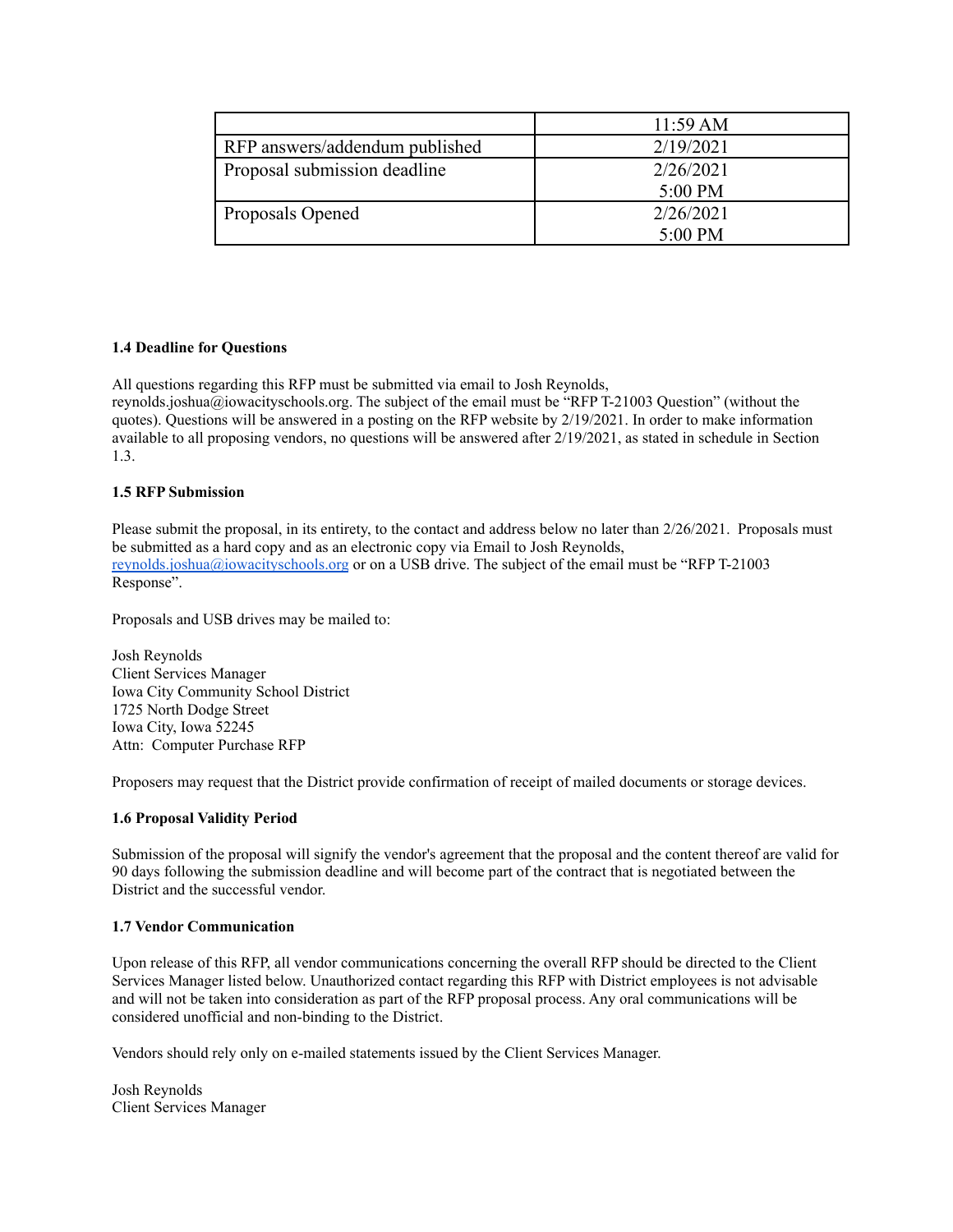Iowa City Community School District Email: [reynolds.joshua@iowacityschools.org](mailto:reynolds.joshua@iowacityschools.org)

## **1.8 Right of Selection/Rejection - Waiver of Informalities or Irregularities**

 The District reserves the right to reject any or all proposals, to waive any minor informalities or irregularities contained in any proposal, and to accept any proposal deemed to be in the best interest of the District. Selection of a vendor solution shall not be construed as an award of contract, but as a commencement of contract negotiation, including but not limited to the contract price proposed.

# **1.9 RFP Revisions**

 The District reserves the right to change the schedule or issue amendments to the RFP at any time. The District also reserves the right to cancel or reissue the RFP at any time. Amendments or a notice of cancellation will be communicated via email to all proposers.

## **1.10 Compensation**

 No payment of any kind will be provided to the submitting vendor, or parties they represent, for obtaining any of the information solicited. Procurement of all equipment and services will be in accordance with subsequent contractual action.

# **1.11.1 Commitments**

 All quotes should be submitted initially on the most complete basis and with the most favorable financial terms available. The selected vendor's proposal may, at the Iowa City Community School District's option, be made part of the final purchase contract and all representations in the vendor's proposal may be considered commitments to supply all supplies, equipment, accessories, and systems as described.

 Vendors may submit more than one proposal in response to this RFP. However, each proposal must be a separate, complete package, which can be considered independently of any other proposals from the same vendor.

# **1.11.2 Contract Term**

The initial term of this agreement shall be for twelve (12) calendar months, beginning on the commencement date.

# **1.11.3 Contract Amendments**

 The parties have the option to implement mutually-agreeable modifications to this agreement, including modification to model numbers, quantities, costs, and services provided. These modifications are only effective upon approval of a modified agreement by the Iowa City Community School District Board of Directors.

#### **1.12 Contract Award and Execution**

 The District reserves the right to make an award without further discussion of the proposal submitted. Therefore, the proposal should be initially submitted on the most favorable terms the vendor can offer. It is understood that the conditions and specifications of the RFP and the successful vendor's response, as amended by agreements between the District and the vendor, will become part of the contract documents. Additionally, the District will verify vendor representations that appear in the proposal. Failure of the vendor's products to meet the mandatory specifications may result in elimination of the vendor from competition or in contract cancellation or termination. The vendor selected as the apparently successful vendor will be expected to enter into a contract with the District on terms similar to those presented in the copy of the District's standard Professional Services Agreement. If the selected vendor fails to sign and return the contract within ten (10) business days of delivery of the final contract, the District may elect to cancel the award and award the contract to the next-highest-ranked vendor.proposal will become a part of the official file on this matter without obligation to the District. The general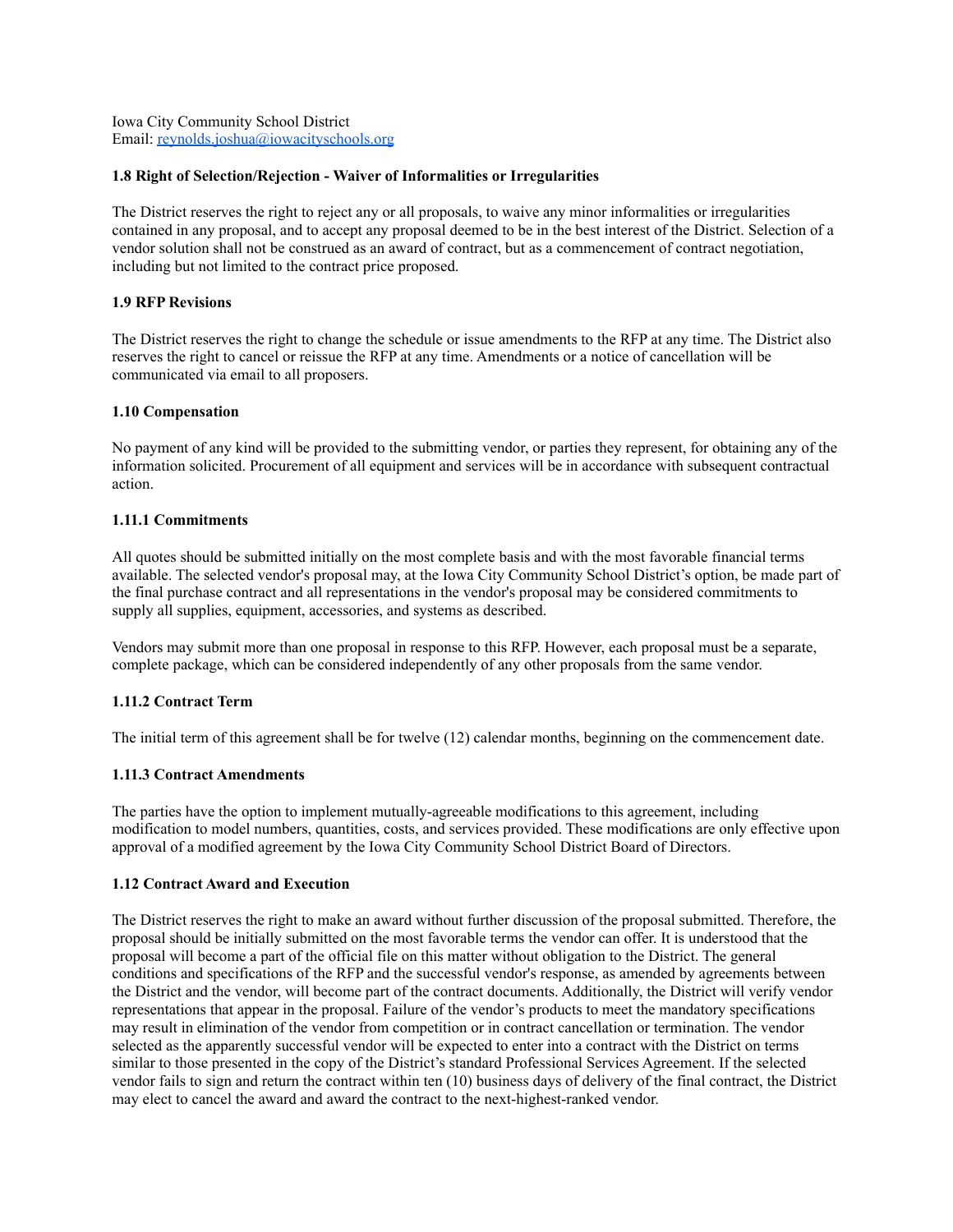No cost chargeable to the proposed agreement may be incurred before the vendor has received a fully executed contract or purchase order.

# **1.13 Payment Terms and Conditions**

 The proposal must contain a fee schedule that includes line items for all components of the proposal, including equipment, installation, support fees, licenses, etc.

#### **1.14 Improper Business Relationships**

 Vendors shall ensure that no improper, unethical, or illegal relationships or conflicts of interest exist or have the potential to exist between the vendor; the District; any employee, officer, director, or principal of the vendor or the District; and any other party. The District reserves the right to determine the materiality of such relationships, when discovered or disclosed, whether intended or not. The District also reserves the right to decide at its sole discretion whether disqualification of the vendor and/or cancellation of award shall result. Such disqualification or cancellation shall be without fault or liability to the District.

 In the event the District disqualifies a vendor or cancels an award based on an improper communication or relationship, and that vendor's proposal would have otherwise been considered the best proposal, the District reserves the right to select as the winning proposal the next-best proposal that it deems responsive to the RFP.

## **1.15 Compliance with Applicable Laws**

 The vendor agrees that it will comply with all applicable federal, state, and local laws, regulations, ordinances, and other requirements under law or relevant District policies and procedures that apply to the scope of work, including but not limited to prohibitions on smoking in District buildings and on the grounds of District buildings pursuant to the Iowa Smoke Free Air Act and restrictions on sex offenders. Any authorized auditor or government representative shall have access to and the right to examine pertinent books and records of the vendor in connection with a contract with the District, and all records relating to this engagement shall be retained for such period of time as required by law. Vendors shall also comply with any applicable reporting and registration requirements. The vendor further agrees that this RFP and any contract awarded pursuant to it will be governed under the laws of the State of Iowa.

#### **1.16 No Collusion**

 By submitting a proposal in response to this RFP, the vendor and each person signing on behalf of the vendor certify, under penalty of perjury, that to the best of their knowledge and belief:

 The prices in the proposal were arrived at independently and without collusion, consultation, communication, or agreement for the purpose of restricting competition as to any matter relating to such prices with any other vendor, or any other competitor.

 Unless otherwise required by law, the prices in the proposal have not been knowingly disclosed by the vendor, and will not be knowingly disclosed by the vendor, prior to opening, directly or indirectly, to any other vendor or competitor.

 No attempt has been made or will be made by the vendor to induce any other person, partnership, corporation, or entity to submit or not to submit a bid/proposal in response to this RFP for the purpose of restricting competition.

 The person signing the Response Affidavit to the RFP certifies that he/she is fully informed of the accuracy of these statements.

## **1.17 Grievances**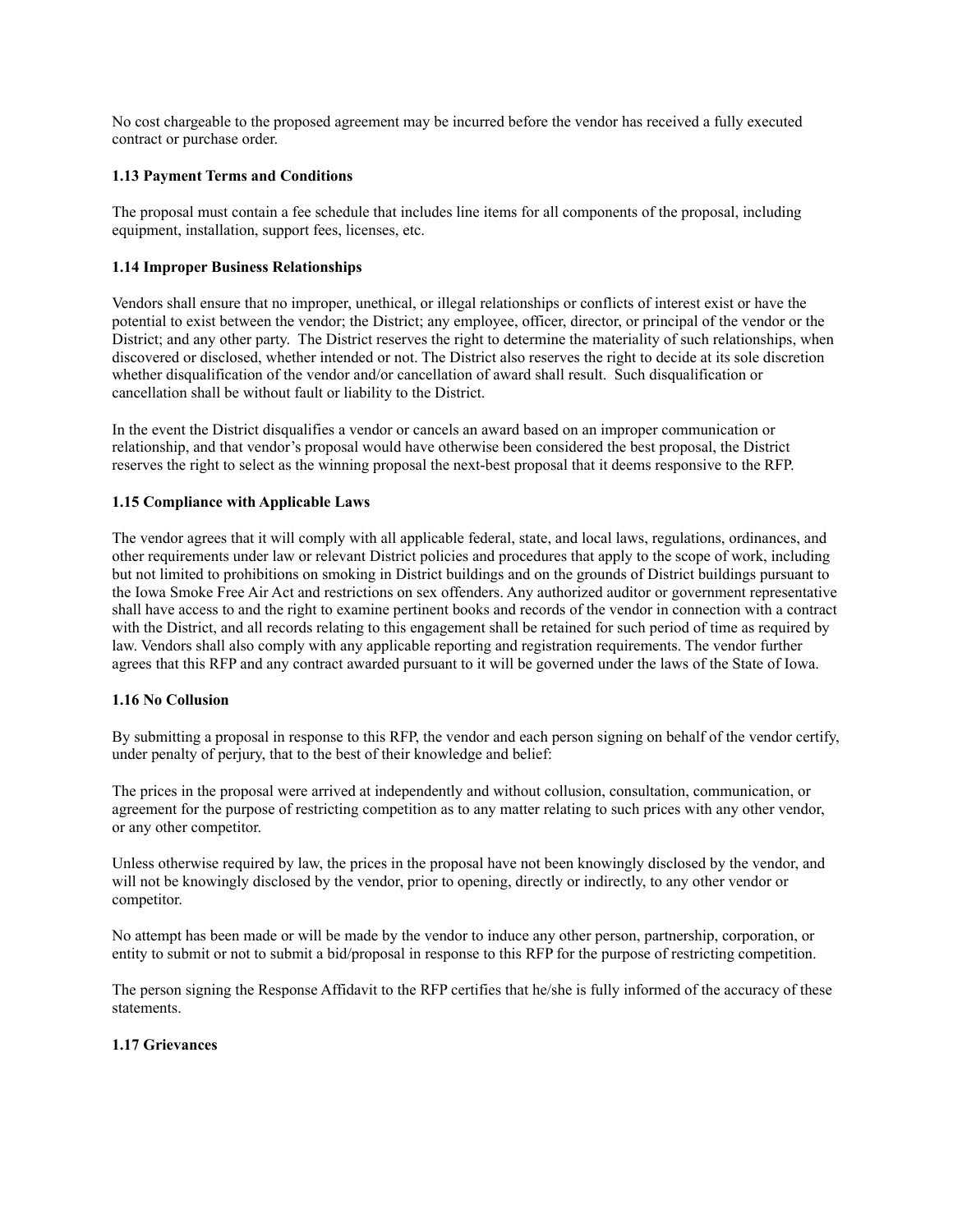Any complaints or grievances concerning or arising out of this RFP shall be submitted in writing to Matt Degner, Superintendent of Schools, at the address set forth above. The Superintendent's decision as to the resolution of any such complaint or grievance shall be final.

#### **1.18 RFP Compliance**

 Proposals must respond to all requirements of this RFP to the maximum extent possible. Vendors shall comply with submitting all required signed and notarized documents prior to the deadline to submit proposals.

 The District reserves the right to reject any and all proposals or parts thereof, whether or not minimum qualifications are met, to waive informalities or irregularities, and to modify, postpone, or cancel this RFP, in whole or in part, or decide to award a contract to perform only some of the services or scope of work outlined in this RFP, and to enter into such contract or contracts as shall be deemed in the best interests of the District, without liability, obligation, or commitment to any party, firm or organization. The District is under no obligation to notify vendors if it rejects any or all proposals, or modifies, postpones, or cancels the RFP.

 The District is not liable for any costs incurred by the vendor prior to issuance of a valid and legally binding contract in accordance with Iowa law. The vendor will be compensated pursuant to the provisions of its contract with the District.

## **1.19 Mandatory Background Checks**

 If selected to provide products and/or services to the District pursuant to this RFP, the vendor shall participate in the District's background check process for any persons providing products or performing services on District property. The vendor must complete and submit the background check form, provided by the District, for each such individual, at least two weeks prior to that individual providing products or performing services on District property. The cost of each background check, approximately \$25, must be paid by the vendor to the District at the time the vendor submits the background check form. The District will provide to the vendor a badge for each individual approved through the background check process. The badge will include the name of the individual authorized to provide products or perform services on District property, the name of the vendor, and the school-year for which the authorization is valid. This badge, along with a government-issued photo identification, must be shown to District personnel upon request. The background check process must be repeated each school year. No persons who are not approved by the District shall be permitted to provide any products to, or perform any services for, the District on District property. Contracts with vendors who fail to comply with these requirements will be subject to immediate termination at the sole discretion of the District.

#### **1.20 No Assignment**

 A contract awarded pursuant to this RFP may not be assigned to any other entity without the express, written authorization of the District.

# **1.21 Appropriation of Funds**

 Any agreements arising from this RFP will be subject to appropriation of funds by the District in accordance with its normal funding practices. In the event that funds are not available in full or in part for the payments under such an agreement, in this or any subsequent fiscal years, the agreement will be subject to modification or cancellation depending upon the extent of available funds. The District may cancel the agreement in its entirety without penalty, if funding is not available, or choose not to award the purchase to any bidder.

# **1.22 District Property**

 All proposals become the property of the District and will not be returned to the vendor. At the conclusion of the selection process, the contents of the proposals will be placed in the public domain and be open for inspection by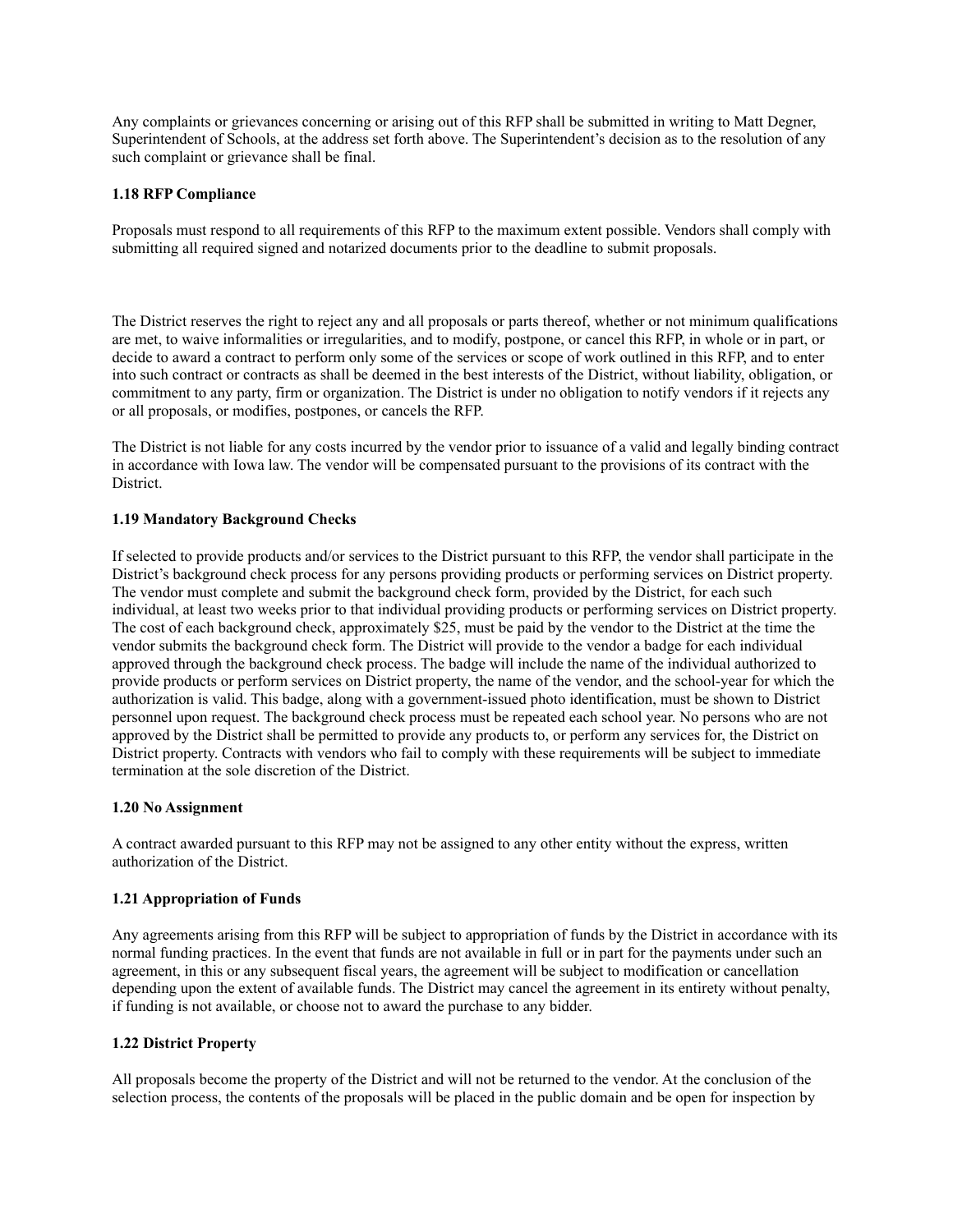interested parties. Trade secrets or proprietary information that are recognized as such and are protected by law may be withheld upon the written request of the vendor.

## **1.23 Insurance Requirements**

The District will require the selected vendor to comply with the insurance requirements as outlined below.

 The contractor shall procure and maintain for the duration of this agreement insurance against claims for injuries to persons or damages to property which may arise from or in connection with the performance of the work hereunder by the contractor, his agents, representatives, employees or subcontractors. The cost of such insurance shall be paid by the contractor. Insurance shall meet or exceed the following unless otherwise approved by the District.

#### **1.23.1 Scope of Insurance**

The amount of such bodily injury and property damage insurance shall not be less than:

Commercial General Liability written on an occurrence basis with limits not to be less than:

| Each occurrence:       | \$500,000             |
|------------------------|-----------------------|
| Personal Injury        | \$500,000             |
| General aggregate      | \$1,000,000           |
| Products and completed |                       |
| operations liability   | \$1,000,000           |
| Fire damage            | \$50,000              |
| Vehicle Liability      |                       |
| Bodily injury          | \$50,000/\$500,000    |
| Property damage or     | \$100,000             |
| single limit liability | \$500,000             |
| Workers compensation   | \$1,000,000           |
| each occurrence        |                       |
| Umbrella               | \$1,000,000 aggregate |

# **1.23.2 Verification of Coverage**

 Contractor shall furnish the District with certificates of insurance affecting coverage required by this clause. The certificates for each insurance policy is to be signed by a person authorized by that insurer to bind coverage on its behalf and shall name the District as an "additional insured". The certificates are to be received and approved by the District before work commences. The District reserves the right to require complete, certified copies of all required insurance policies at any time.

#### **1.23.3 Subcontractors**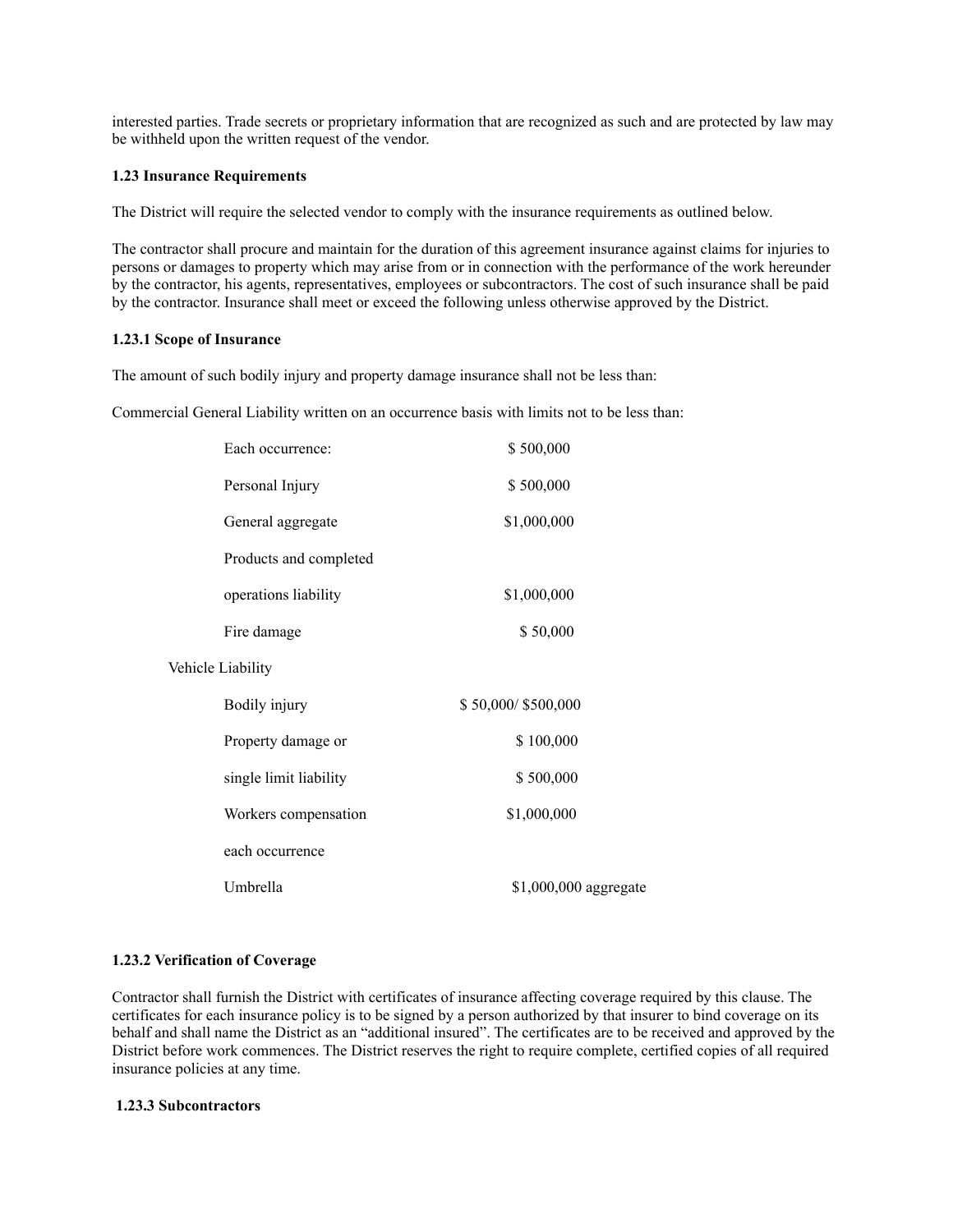Contractors shall include all subcontractors as insured under its policies or shall require subcontractors to provide their own coverage. All coverage for subcontractors shall be subject to all of the requirements stated herein.

# **1.23.4 Asbestos or Hazardous Materials Abatement Work**

 If Asbestos abatement or hazardous materials work is performed, the contractor shall review coverage with the District's Risk Manager and provide scope and limits of coverage that are appropriate for the scope of work. No asbestos abatement work will be performed until coverage is approved by the Risk Manager.

# **1.24 Equal Opportunity Compliance**

 The District is an equal opportunity employer and requires all proposers to comply with policies and regulations concerning equal opportunity.

# **1.25 Exceptions**

 Respondents may take exception to any of the stated requirements so long as all such exceptions are expressly noted and clarified in the response. Alternatives may be shown and quoted as options. Note that alternatives may not be deemed acceptable by the District, and may disqualify the bid during the phase 1 evaluation process.

# **1.26 Primary Provider of All Services**

 If a vendor's proposal includes equipment, hardware, software, or services to be supplied by entities other than the proposing vendor, it is mandatory for the proposing vendor to act as the prime contractor for the entire procurement of all products and services proposed with the possible exceptions noted below. The vendor acting as the prime contractor must be the sole point of contact with regard to contract stipulations including payment of any and all charges resulting from the purchasing of the proposed equipment, hardware, software, and/or services. The vendor acting as the primary contractor must take full responsibility for the demonstration, delivery, installation, and acceptance testing of the items proposed to be supplied by its subcontractor.

# **Section 2: Scope of Work: Project Requirements**

# **2.1 Intent**

 The District intends to procure 1,940 Windows-based laptops**,** 16,675 student Chromebooks, 150 staff Chromebooks, 400 Windows-based desktops, and 260 Windows-based desktops with dedicated graphics, with the additional option to purchase 1,050 monitors and 100 USB-C docs**.** The District expects the selected vendor to provide such products and/or services on or about May 31st, 2021.

 The District expects its vendor of the purchased equipment to be highly experienced, a leader and innovator, and able to provide comprehensive products and/or services in the relevant areas. Further, the District requires that the products and/or services be delivered consistently and be of the highest quality. The District has a large, diverse, and complex school operation that may encompass a number of areas where the products and/or services are to be provided. To properly assist the District, the selected vendor and its officers and employees providing products and/or services to the District must have extensive knowledge and experience in providing the products and/or services to similar operations.

# **2.1.1 Equipment/Software/Supply Specifications**

 All equipment submitted in response to this RFP must meet the minimum specifications listed below. **Please note that bidders may submit multiple proposals that include different equipment, or submit multiple alternatives as part of the same proposal.** For questions regarding these specifications, or to determine whether equipment meets the minimum specification, please contact the RFP administrator.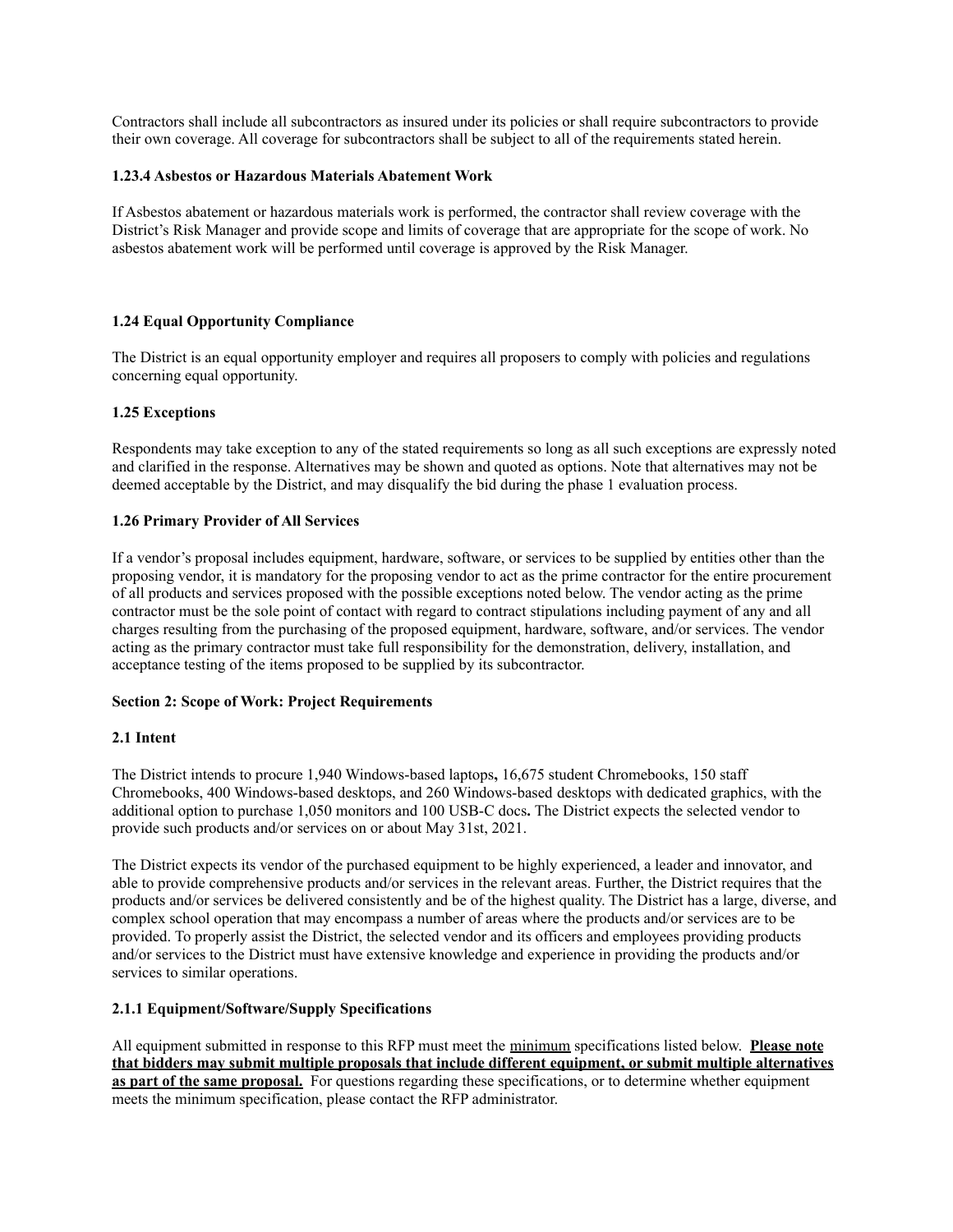# **2.1.2 Student Chromebooks**

- Operating System: Must support Chrome OS updates through at least June, 2027 (published by Google)
- ● Form Factor: must be a laptop (convertible or standard) form factor, including attached touchscreen and keyboard
- Display: Minimum 11.6" with 1366x768 resolution (or better)
- Memory: Minimum 4GB
- Storage: Minimum 16GB
- USB: Minimum 1 USB 3.0 ports
- Video Out: HDMI or optional HDMI adapter
- Audio: Minimum 3.5mm audio out
- Network: Minimum 802.11ac
- Bluetooth: Supported
- ● Webcam: Minimum 720p camera; ability to record front facing with a second rear-facing camera will be preferred.
- Touch Display: Required
- Pen Input: Not required, but may be bid as primary or as an alternate option
- Weight: Maximum 3lb
- Power adapter must be a USB-C adapter

# **2.1.3 Staff Chromebooks**

- Operating System: Must support Chrome OS updates through at least June, 2026 (published by Google)
- Form Factor: must be a Chromebook form factor, including attached touch screen and keyboard
- Display: Minimum 13.3" with 1920x1080 resolution (or better)
- Processor: Minimum Intel Core m3 (equivalent or better)
- Memory: Minimum 8 GB
- Storage: Minimum 64 GB
- USB: Minimum 1 USB 3.0 ports
- Video Out: HDMI or optional HDMI adapter
- Audio: Minimum 3.5mm audio out
- Network: 802.11ac
- Bluetooth: Supported
- ● Webcam: Minimum 720p camera; ability to record front facing with a second rear-facing camera will be preferred.
- Touch Display: Required
- Pen Input: Not required, but may be bid as primary or as an alternate option
- Power adapter must be a USB-C adapter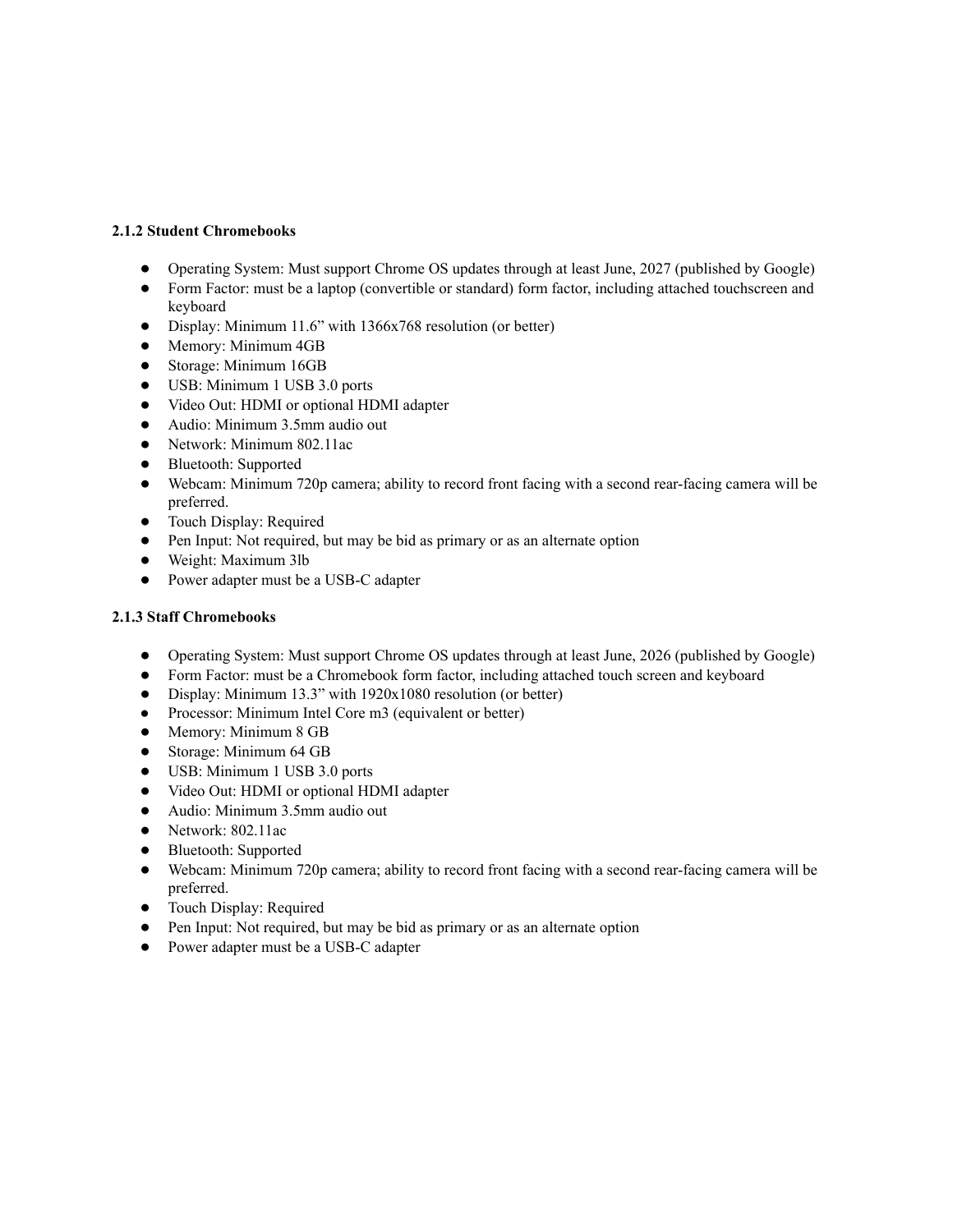# **2.1.4 Windows Laptops**

 Vendors should submit a Windows laptop, which must be a convertible laptop form factor. Acceptable designs for the convertible model include 180 degree rotating screens, 360 degree folding laptops, detachable screen laptops, slate tablets with magnetic keyboard and touchpad, or pivot-and-fold display laptops. Unacceptable variants include tablets with separate Bluetooth keyboards, tablets without a physical keyboard, or devices that do not fold flat.

- Processor: Minimum 10th or 11th Generation Intel Core i5
- Memory: Minimum 8GB
- Storage: Minimum 256GB SSD
- Network: 802.11ac wireless
- Optical Drive: No minimum specification; not required
- Display (Convertible Laptop): 13.3" to 14.5'', 1920x1080 resolution or better
- USB: Must include at least 1 USB 3.0 port and at least 1 USB-C port
- ● Video Ports: Must include HDMI (including HDMI size variants)
	- ○ If device does not include a standard-sized HDMI port, bid should include an appropriate HDMI adapter
- Audio: Must include 3.5mm audio out
- Battery Life: Minimum 10 hours
- ● Touch Screen: Must support both multi-touch and pen input; pen support must be in the form of active digitizer technology
- Operating System: must support Windows 10
- Graphics: Integrated
- Camera: Must include at least one 720p camera
- Bluetooth: Supported
- Must support use of a USB-C dock
- Power adapter must be a USB-C adapter

# **2.1.5 Windows Desktops with Dedicated Graphics**

- Processor: Minimum 10th or 11th Generation Intel Core i5
- Graphics: Dedicated; Minimum RTX 2060 or equivalent
- ● Memory: Minimum 16GB
	- Must be user-replaceable
- ● Storage: Minimum 256GB SSD
	- Must be user-replaceable
- Network: 802.11ac wireless and 1Gb LAN
- USB: Must include at least 3 USB 3.0 ports and 1 USB-C port
- Display Ports: Must include either HDMI, DisplayPort, or Mini DisplayPort
- Audio: Must include 3.5mm audio out
- Bluetooth: Supported
- Input: Must include USB optical mouse and USB keyboard
- Operating System: must support Windows 10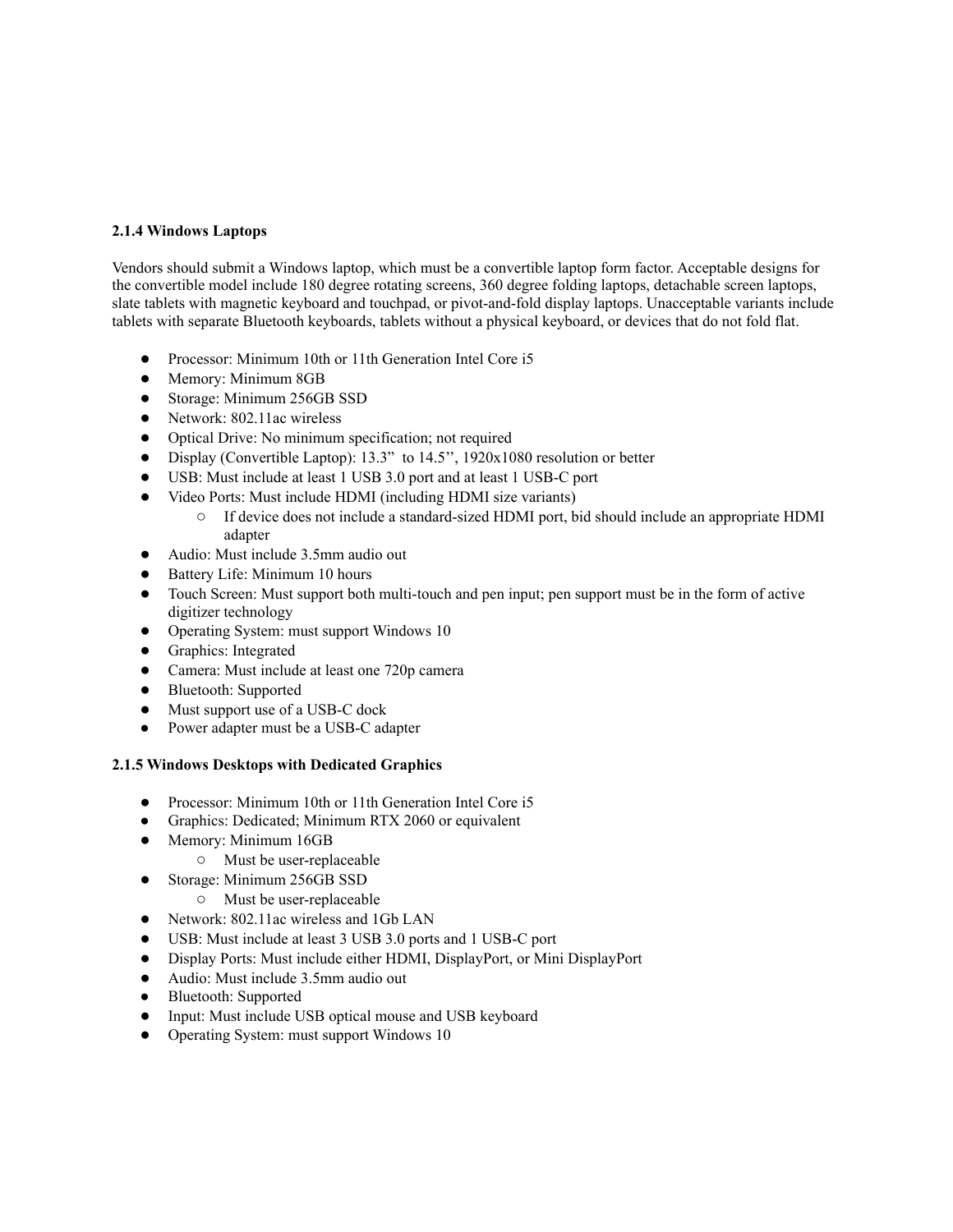### **2.1.6 Windows Desktops**

- Processor: Minimum 10th or 11th Generation Intel Core i5
- Graphics: Integrated
- Memory: Minimum 16GB
	- Must be user-replaceable
- ● Storage: Minimum 256GB SSD
	- Must be user-replaceable
- Network: 802.11ac wireless and 1Gb LAN
- Acceptable Form Factors: Micro-tower, Mini-tower, Micro-desktop
- USB: Must include at least 3 USB 3.0 ports and 1 USB-C port
- Display Ports: Must include HDMI port
- Audio: Must include 3.5mm audio out
- Bluetooth: Supported
- Input: Must include USB optical mouse and USB keyboard
- Operating System: Must support Windows 10

# **2.1.7 Monitors**

- $\bullet$  24-inch display
- 1920x1080 Resolution (or better)
- Connectivity: Minimum HDMI (1)
- VESA mounting option

# **2.1.8 USB-C Docks**

- Connectivity: Minimum HDMI (1)
- USB: Must include at least 2 USB 3.0 ports and 1 USB-C port
- Must provide laptop power via USB-C connector

# **2.2 Price Stability**

 contract price be paid for equipment proposed. The District must have the option to purchase additional (and identical) devices, subject to availability, at the same or lower cost during the 12-month period following the initial purchase. The District is willing to negotiate purchase windows or other forms of purchase consolidation for mid-year purchases. In no case shall a price higher than

# **2.3 Training & Support**

Vendors must provide access to vendor authorized certifications as part of the agreement.

# **2.4 Lease Option**

 All proposals must include the option for the District to lease equipment, in addition to the option to purchase equipment outright. Lease terms must be included in the proposal, and the District requires that lease agreements do not include or require an extended warranty or maintenance plan, as the District uses hardware repair insurance to cover the cost of maintaining equipment. All leases should be for 4 years, with a buyout option at the end of the lease. Proposals must include information regarding the lease agreement specifics, including, but not limited to, lease servicer, total cost to the District, fees or penalties, conditions, management requirements, replacement requirements, and renewal options.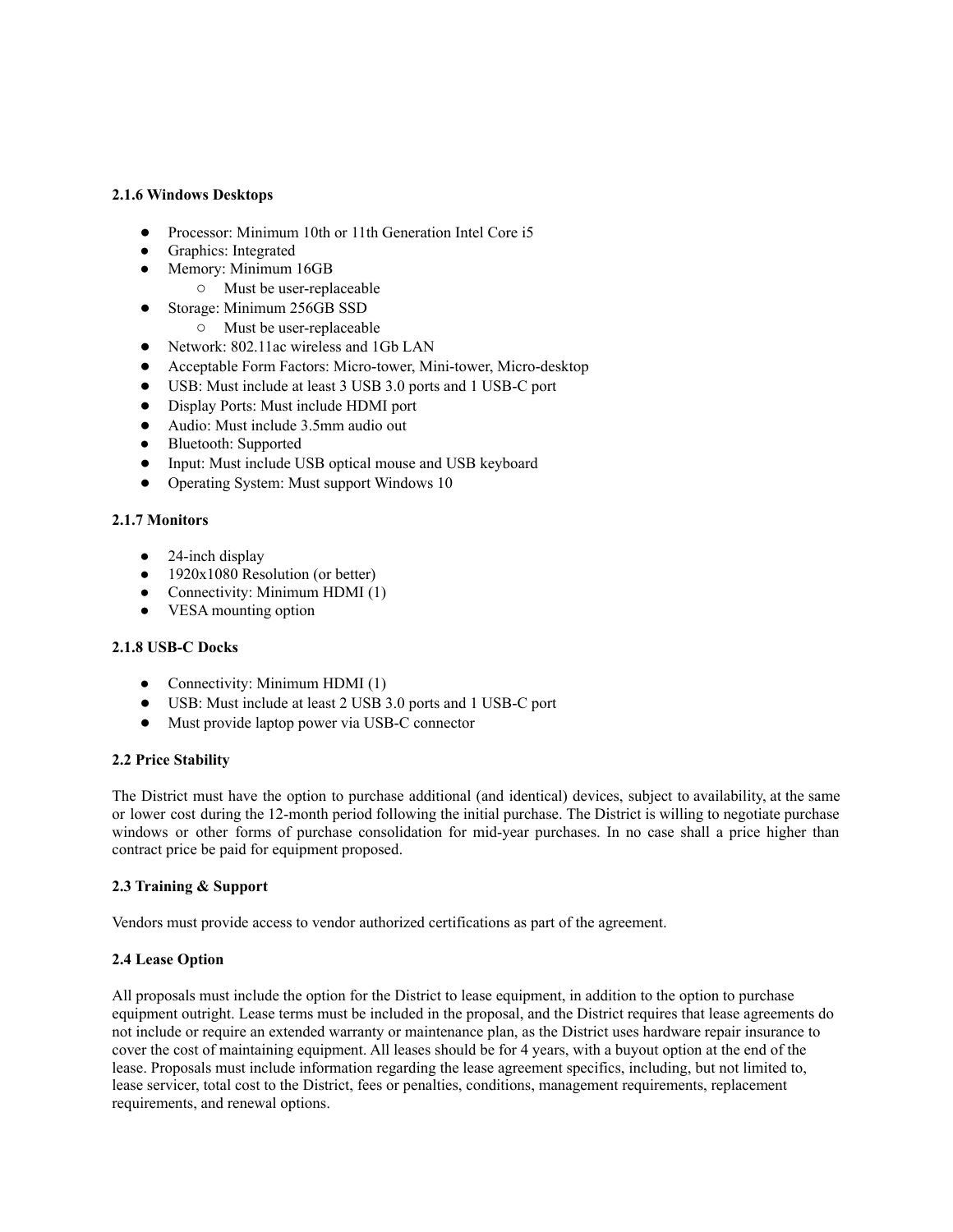## **Section 3: Device Purchase and Deployment RFP Response Documents**

#### **3.1 Vendor Information and Project Team**

 the work, and include this Project Team in Tab 2 of its proposal: Vendor must provide a description of the firm, the knowledge, experience, and resources it has available to execute the scope of work set forth in this RFP, and the process by which it proposes to do so, and attach this information as Tab 2 of its proposal. If applicable, the vendor should also include information relating to state or local preference under this RFP, or status as a certified targeted small business, minority-owned business, and/or female-owned business. Vendor must also complete the following required information about the Project Team proposed to provide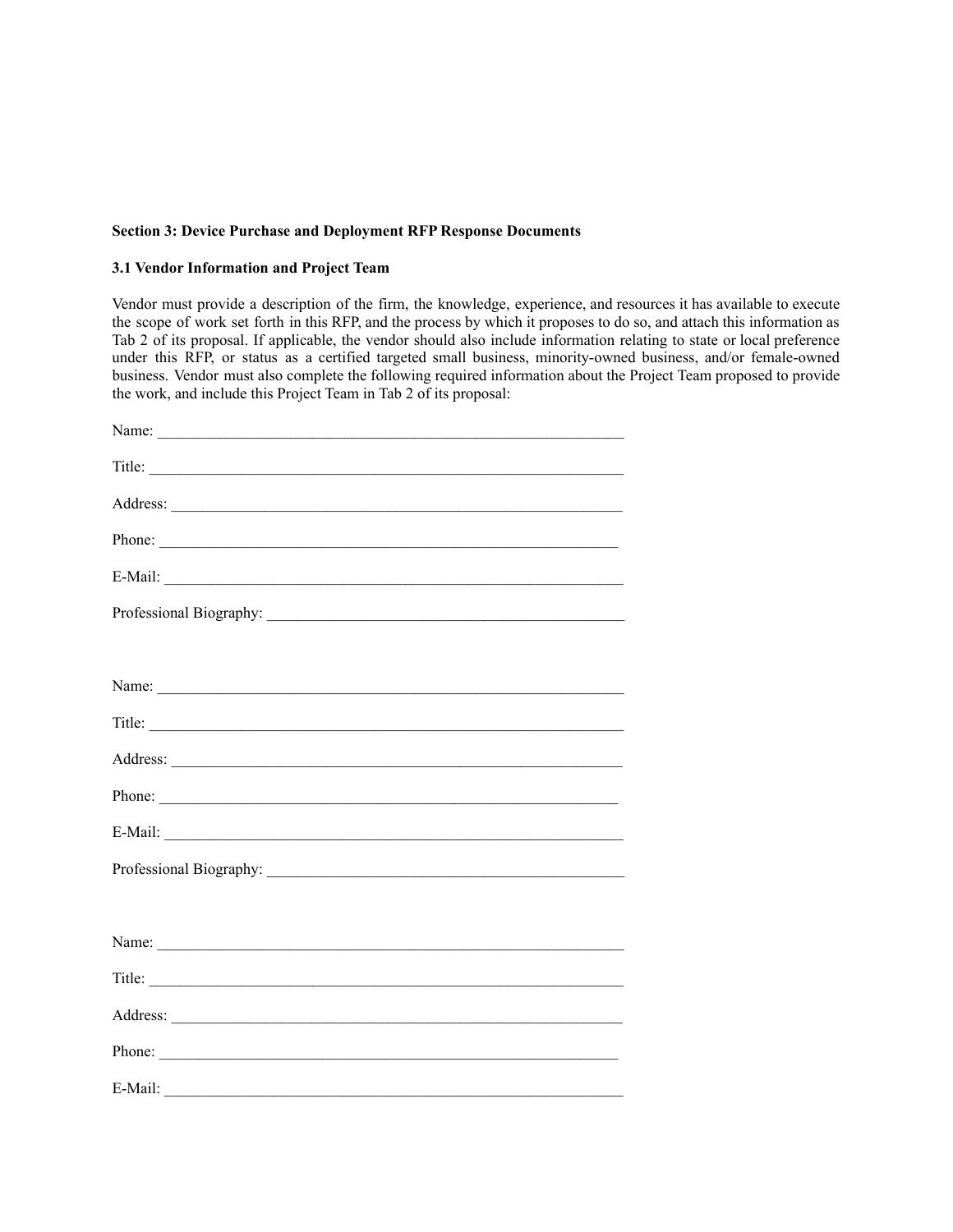| Title:                                                                                                                                                                                                                            |  |
|-----------------------------------------------------------------------------------------------------------------------------------------------------------------------------------------------------------------------------------|--|
|                                                                                                                                                                                                                                   |  |
| Phone:                                                                                                                                                                                                                            |  |
| E-Mail:                                                                                                                                                                                                                           |  |
|                                                                                                                                                                                                                                   |  |
|                                                                                                                                                                                                                                   |  |
|                                                                                                                                                                                                                                   |  |
| Title:                                                                                                                                                                                                                            |  |
|                                                                                                                                                                                                                                   |  |
|                                                                                                                                                                                                                                   |  |
|                                                                                                                                                                                                                                   |  |
|                                                                                                                                                                                                                                   |  |
| 3.2 References Vendor must complete the following required references for similar products/services provided by<br>Vendor to at least three clients in the past five years, and attach these references as Tab 3 of its proposal: |  |
| Client 1:                                                                                                                                                                                                                         |  |
|                                                                                                                                                                                                                                   |  |
|                                                                                                                                                                                                                                   |  |
|                                                                                                                                                                                                                                   |  |
| Description of Project:                                                                                                                                                                                                           |  |
| Client 2:                                                                                                                                                                                                                         |  |
|                                                                                                                                                                                                                                   |  |
|                                                                                                                                                                                                                                   |  |
|                                                                                                                                                                                                                                   |  |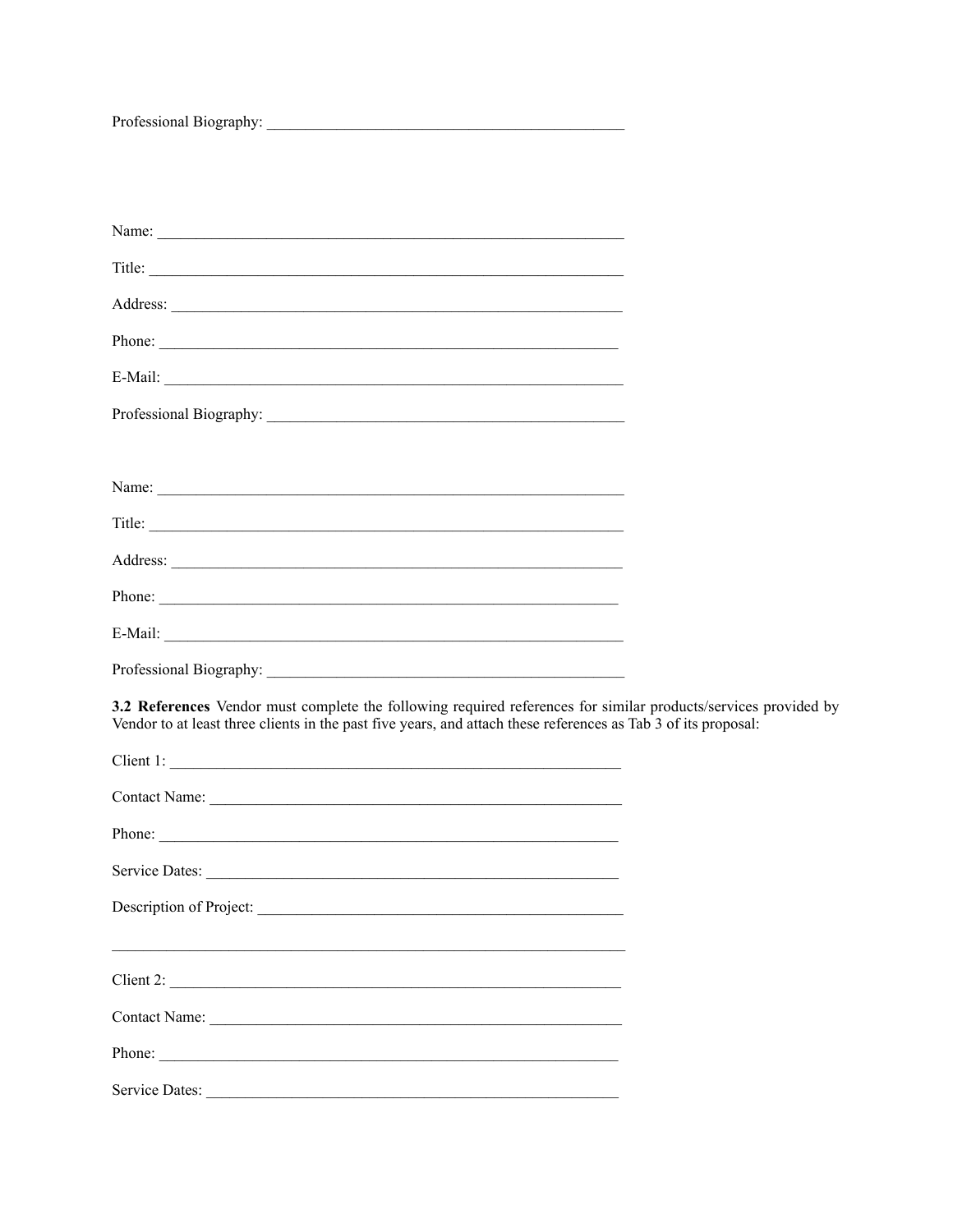Description of Project:

# **3.3 Response Affidavit**

Vendor must fully execute the following affidavit (including notarization), and attach this affidavit as Tab 4 of its proposal:

(To Be Completed, Signed and Notarized, and Attached to Proposal as Tab 4)

Affidavit of **Affidavit** of **Affidavit** of **Name of Vendor** 

State of \_\_\_\_\_\_\_\_\_\_\_\_\_\_\_\_\_\_\_)

County of \_\_\_\_\_\_\_\_\_\_\_\_\_\_\_\_\_)

I, the undersigned, being first duly sworn on oath, state that I am the \_\_\_\_\_\_\_\_\_\_\_\_\_\_\_\_\_\_\_\_\_\_\_\_\_\_\_\_\_\_\_\_\_ [title] of \_\_\_\_\_\_\_\_\_\_\_\_\_\_\_\_\_\_\_\_\_\_\_\_\_\_ [name of firm], and that I am authorized to make this affidavit on behalf of my firm, its owners, directors, and officers. I am the person responsible in my firm for the price(s) and amount of this proposal.

I hereby certify that the following statements are true and correct:

 or earning taxes assessed against it or which it is obligated to pay to any municipality in Iowa or the state of Iowa. Iname of firm] is not delinguent in any real estate, personal property,

 will have an interest in any resulting contract or in the performance of any work under this proposal. • No fictitious name of any entity or person has been used in this proposal, and no unidentified third party

 name, other than \_\_\_\_\_\_\_\_\_\_\_\_\_\_\_\_\_\_\_\_\_\_\_\_\_\_\_\_\_. [name of firm] does not do business as or operate under any fictitious

 regard to this proposal or resulting contract. • No director, officer, or employee of the Iowa City Community School District, or their spouse, dependent child(ren), or any business with which they are associated, will receive any monetary benefit or financial gain with

 any other vendor, contractor, service provider, or any other competitor. The prices in the proposal were arrived at independently and without collusion, consultation, communication, or agreement for the purpose of restricting competition as to any matter relating to such prices with

 proposal opening date and time. Unless otherwise required by law, the prices in the proposal have not been knowingly disclosed to any other vendor or service provider or competitor, and will not be knowingly disclosed, directly or indirectly, prior to the

• No attempt has been made or will be made by me or my firm to induce any other person, partnership, corporation, or entity to submit or not to submit a proposal in response to this RFP for the purpose of restricting competition.

• My firm has only presented one proposal in response to this RFP.

• This proposal is made in good faith.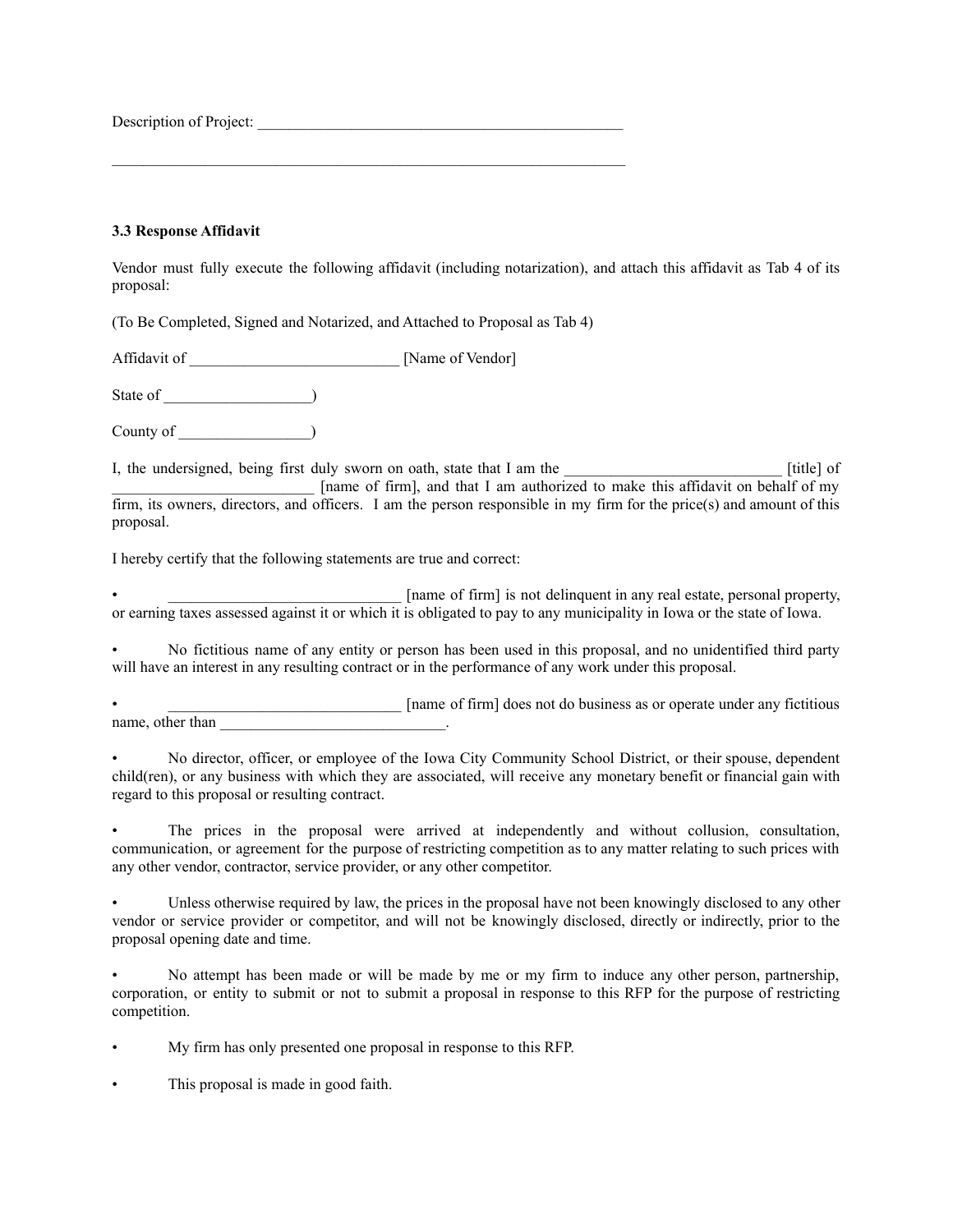[name of firm], its affiliates, subsidiaries, officers, directors, and employees have not been convicted of a felony within the past five (5) years, which felony is related in any way to providing the products and/or services referenced in this RFP, or to the competency of the firm to perform under any resulting contract.

 respect to responding to any public contract, except as follows: • \_\_\_\_\_\_\_\_\_\_\_\_\_\_\_\_\_\_\_\_\_\_\_\_\_ [name of firm], its affiliates, subsidiaries, officers, directors, and employees are not currently subject to any litigation, administrative proceeding, or investigation and have not in the past five (5) years been subject to any litigation, administrative proceeding, or investigation or been convicted or found liable for any act prohibited by state or federal law in any jurisdiction, including conspiracy or collusion with

[Please explain]

 $\quad \quad$  [name of firm], its affiliates, subsidiaries, officers, directors, and employees have not been debarred, suspended, or otherwise excluded from or ineligible to participate in any procurement or nonprocurement programs or other assistance programs or activities with the state or federal government, including but not limited to exclusion as identified by the U.S. General Service Administration Office of Acquisition Policy or similar body.

 at the sole discretion of the Iowa City Community School District. I state that \_\_\_\_\_\_\_\_\_\_\_\_\_\_\_\_\_\_\_\_\_\_\_ [name of firm] acknowledges and understands that the above representations in this Affidavit are important and material and will be relied upon by the Iowa City Community School District, in awarding the contract for which this bid/proposal is submitted. I and my firm understand that any misstatement or omission in this Affidavit may be treated by the Iowa City Community School District as a fraudulent misrepresentation or concealment of the true facts relating to this proposal. Any such misstatement or omission in this Affidavit will be grounds for disqualification and/or immediate termination of any resulting contract

Sworn and subscribed to this day of the same contact  $\alpha$ , 20.

\_\_\_\_\_\_\_\_\_\_\_\_\_\_\_\_\_\_\_\_\_\_\_\_\_\_\_\_\_\_\_\_[Name of Vendor]

Signature: \_\_\_\_\_\_\_\_\_\_\_\_\_\_\_\_\_\_\_\_\_\_\_\_\_\_\_\_\_\_\_\_\_\_\_\_

Printed Name and Title:

Notary Public

My Commission Expires: \_\_\_\_\_\_\_\_\_\_\_\_\_\_\_\_\_\_\_\_\_\_\_\_\_

#### **3.4: Disclosure Information**

 document as part of its proposal. Vendor must submit disclosure information on vendor letterhead regarding any potentially improper business relationships as described in this RFP, including all officers and key employees of the Vendor, and attach this

#### **3.5 Itemized Responses**

 numbering scheme as in the RFP, and attach such responses as part of its proposal.Vendor must provide its Itemized Responses and/or Exceptions to this RFP by using and referencing the same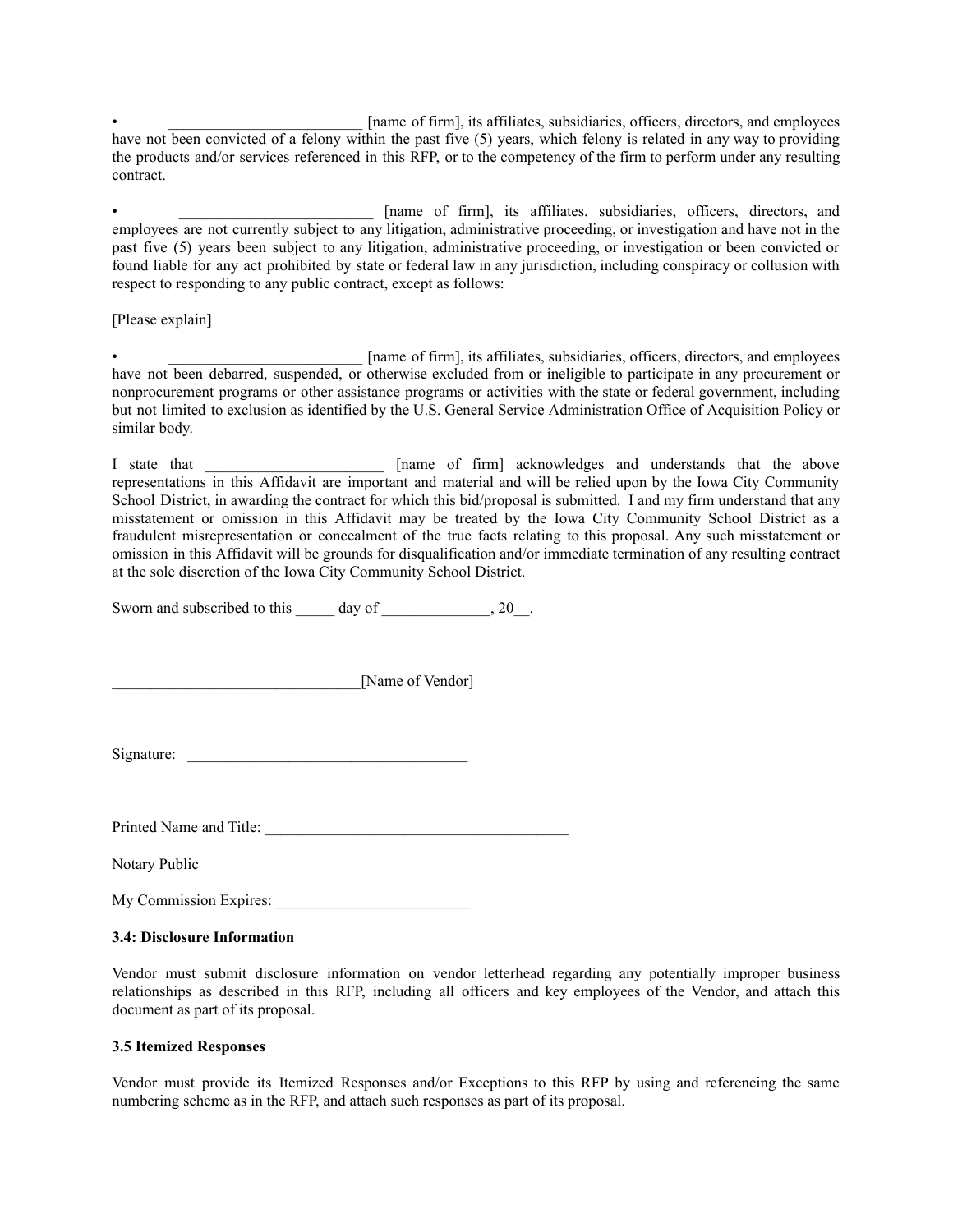#### **Iowa City Community School District**

#### **Computer Purchase and Deployment Proposal Form**

#### **This form is to be attached to the requested information in the Request for Proposal Document**

We submit the following proposal for Iowa City Community Schools:

| Contractor:           |         |
|-----------------------|---------|
|                       |         |
| Address:              |         |
|                       |         |
|                       |         |
| Authorized Signature: |         |
| Contact E-Mail:       |         |
| Phone #:              | Fax $#$ |
|                       |         |

# **Proposed Equipment**

NOTE: The District strongly encourages vendors to make demonstration units available to the District at the vendor's earliest convenience, in order to allow for full assessment of features, functionality, and other comparative characteristics. Further, **please attach specification sheets and detailed service descriptions and conditions to this form. This form may be completed multiple times if submitting alternate equipment.**

| Proposed Student Chromebook Model:                   |  |
|------------------------------------------------------|--|
| Proposed Teacher Chromebook Model:                   |  |
| Proposed Windows Laptop Model:                       |  |
| Proposed Windows Desktop (Dedicated Graphics) Model: |  |
| Proposed Windows Desktop Model:                      |  |
| Proposed Monitors Model:                             |  |
| Proposed USB-C Dock Model:                           |  |

#### **Proposal Costs (per-item and total, based upon anticipated quantities stated in Section 2):**

NOTE: Vendors are encouraged to submit a detailed pricing sheet that explains models selected, pricing options, volume pricing, etc.

Student Chromebook:

Teacher Chromebook: